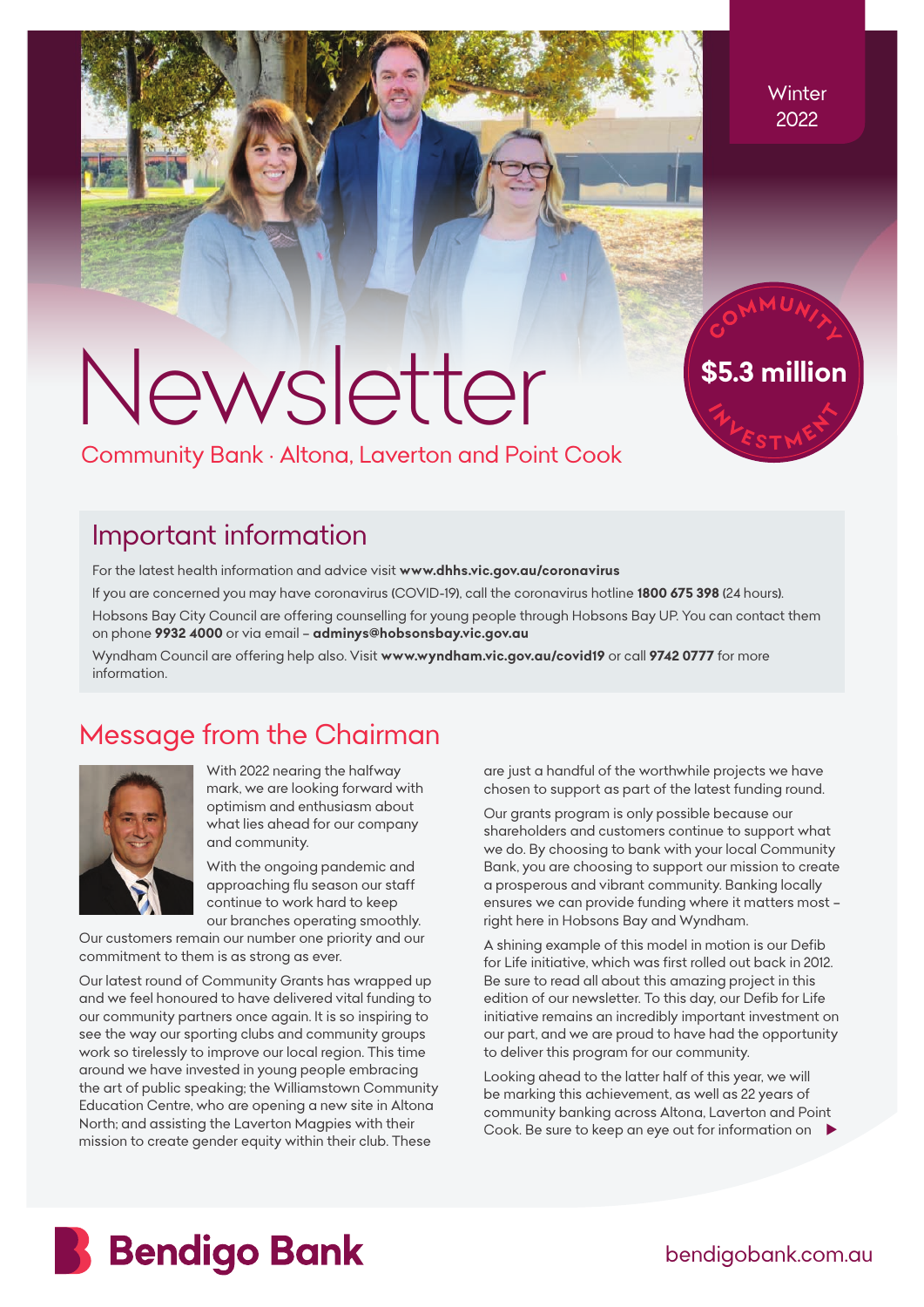## *Message from the Chairman (continued)*

*this because we aim to come together with our community in celebration of what we have achieved over more than two decades.*

*Our Altona and Laverton branches remain open and ready to assist you with all your financial needs. Dani and the team are amazing and have shown great dedication and resilience in adapting to the many changes and challenges over the past two years.*

*To stay connected and for regular updates on what is happening at your local branches and around the community, you might like to follow us:*

*[/communitybankAltonaLavertonPointCook](https://www.facebook.com/communitybankAltonaLavertonPointCook)*

*[/bendigocb\\_altlavpcook](https://www.instagram.com/bendigocb_altlavpcook/)*

*Stay safe and look out for each other.*

*Yours sincerely,*

*Henry Da Silva Chairman*



*Left: Madeleine hanging out with the premiership winning ladies of the Gellibrand Cricket Club. Below left: Monster Mayhem in the Meadows was a huge success. Below right:: Easter Bunny paid a visit to our Commnity Bank Laverton. Bottom: Visiting our friends at the Point Cook Cricket Club.*

Bendic





# *Kevin Sheedy came to town!*

*Our friends at the Rotary Club of Altona City put on a fantastic evening on Monday 9 May, to help raise funds for flood relief. 144 people showed up to the Altona RSL for a great feed, and an evening of conversation with living legend of the AFL, Mr Kevin Sheedy.*

*Mr Sheedy was incredibly generous with his time, regaling his audience with funny anecdotes from his long career – funny, clever and just downright entertaining. Well done to all involved for pulling this night together, after several false starts due to the pandemic.*

*Our Mel – a Bombers fan – couldn't wipe the smile from her face.*

# *Making good things happen*

*When you bank with us, profits pour into the community. \$5.3 million so far.*

*Here's who we've helped lately:*

*Western Region All Abilities Cricket Club*

*Altona City Rotary*

*Laverton Youth Foundation*

*Williamstown Community Education Centre*

*Altona Beach Film Festival*

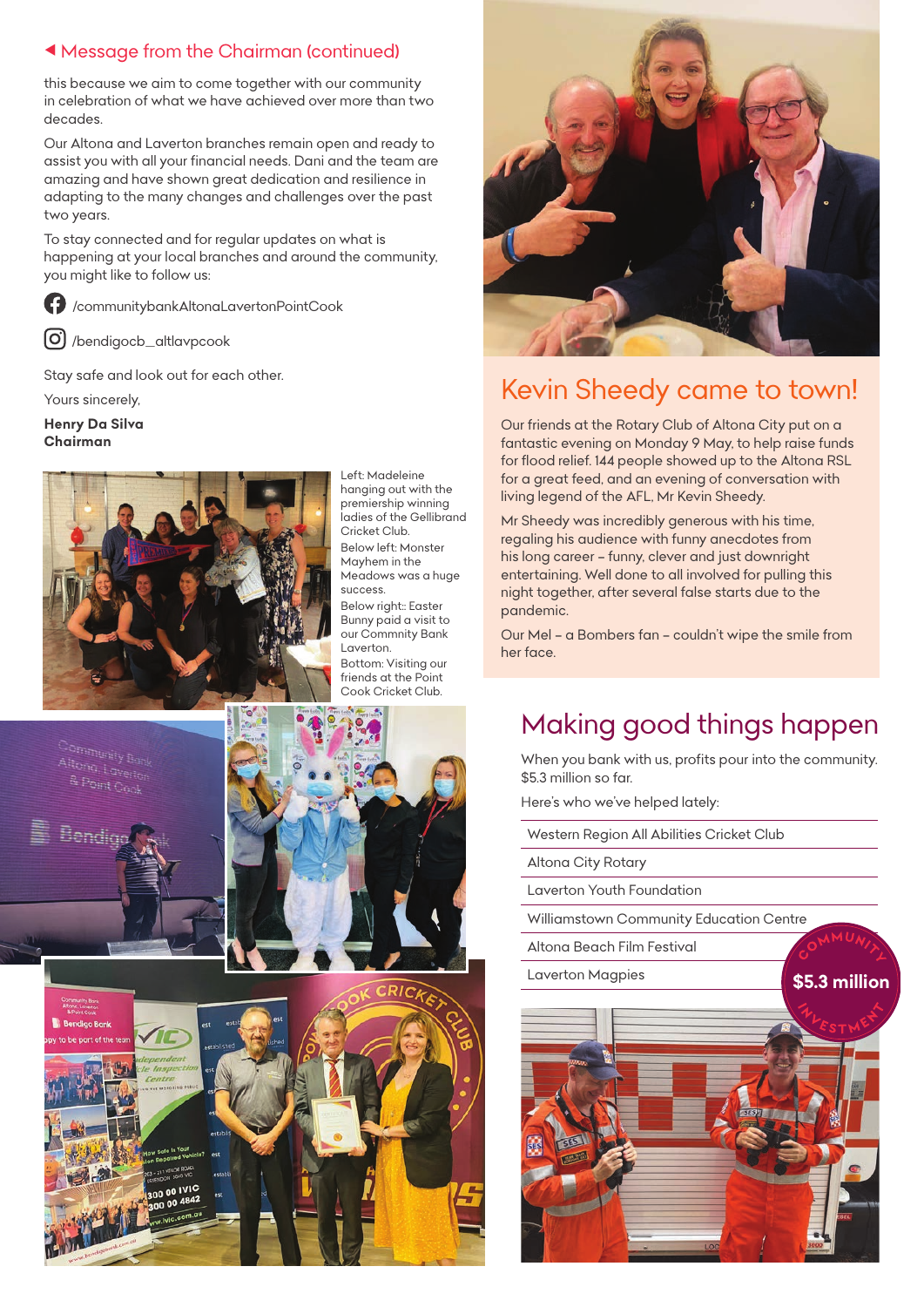# *Celebrating 10 years of saving lives…*

*In early 2012, our three Community Bank branches - Altona, Laverton and Point Cook, embarked on a community project that would see us contribute more than a quarter of a million dollars to our communities through the support of the Defib Your Club for Life program.*

*Our aim at the time was to distribute more than 80 automated defibrillator units throughout the Hobsons Bay and Wyndham communities, covering the areas of Williamstown, Altona, Altona Meadows, Laverton and Point Cook. This significant investment would improve the safety of every resident and visitor within our two municipalities, by providing timely access to the units.*

10 years on, and 105 defibrillators later, we want to take the *time to acknowledge the great success of this major project.*

*Providing our community with access to life-saving equipment has been incredibly rewarding. When clubs reach out to notify us of lives saved, we know without a doubt, that our initial hopes for this project have been exceeded beyond anything we could have imagined.*

## *Our Defib journey*

*Just over a decade ago, in January 2012, the commencement of our phased Defib rollout saw an initial 15 Defib units placed throughout our communities at beaches, swimming pools and shopping centres. We had a great response and immediately noticed customers and the community talking about what we were doing.*

*The next phase saw a further 42 sites, strategically chosen for their accessibility, location, and usage. It was all about saturating all four communities - improving Defib access to every citizen in a timely manner, should the need ever arise. Schools, service stations, sporting clubs, supermarkets and community organisations – all benefiting from our rollout.*

*In May 2012, our branches partnered with the Western Region Football League to co-fund 15 units for all the clubs in the league – not just within our area.*

*In August 2012, we extended the project even further still, by supporting the communities of Blackwood, Trentham and Daylesford. Three units were funded by us with Community Bank Trentham, highlighting that "community" doesn't stop at our boundary lines.*

*In the final phase we went to our communities and asked them to identify sites through a community submissions process. Fifteen more defib units were distributed to sporting clubs, libraries, schools, retail centres and community buildings.*

*As the years have gone on, we have continued to provide defibrillators across our communities, as the need has arisen, ensuring our little part of the world remains one of the safest places to live. There are more defibrillators across our municipalities, than almost anywhere else in Australia – and we are very proud of this achievement.*

*Defib Your Club for Life was established by MICA paramedic Andrew White who, while off duty, tried to save the life of 19-year-old Stephen Buckman, a young Rupertswood footballer who collapsed during football training in May 2010. Mr. White found that without timely access to a defibrillator, he was unable to revive him. The appeal now raises funds to help clubs have access to automatic defibrillators to potentially save lives.*

*"A defibrillator is the most important piece of equipment any club or group can have," Mr. White said. "The fact is, that one in 1,000 people have an underlying cardiac condition that* 



*they are unaware of and for every one minute that elapses after collapse, your chance of survival falls by 10 percent. By the 10-minute mark, your chance of survival has significantly diminished," he added.*

*Our Director at the time, Michael Boyd passionately believed in this project, "This project is facilitated by community dollars that are generated by local people doing business at their local Community Bank. The more business done; the more funds are raised. It is all about the community answering community problems," said Mr Boyd.*

*This profit with purpose model continues to be the driving force behind Community Bank Altona and Laverton. Henry Da Silva, our Chairperson, continues to champion the Defib for Life project, as well as the countless other projects supported over our 22 years in operation.*

*With over \$5.3 million put back into the communities, we appreciate that none of this would be possible without the ongoing support of our customers, shareholders and community partners. Being part of something bigger has never been quite so important.*